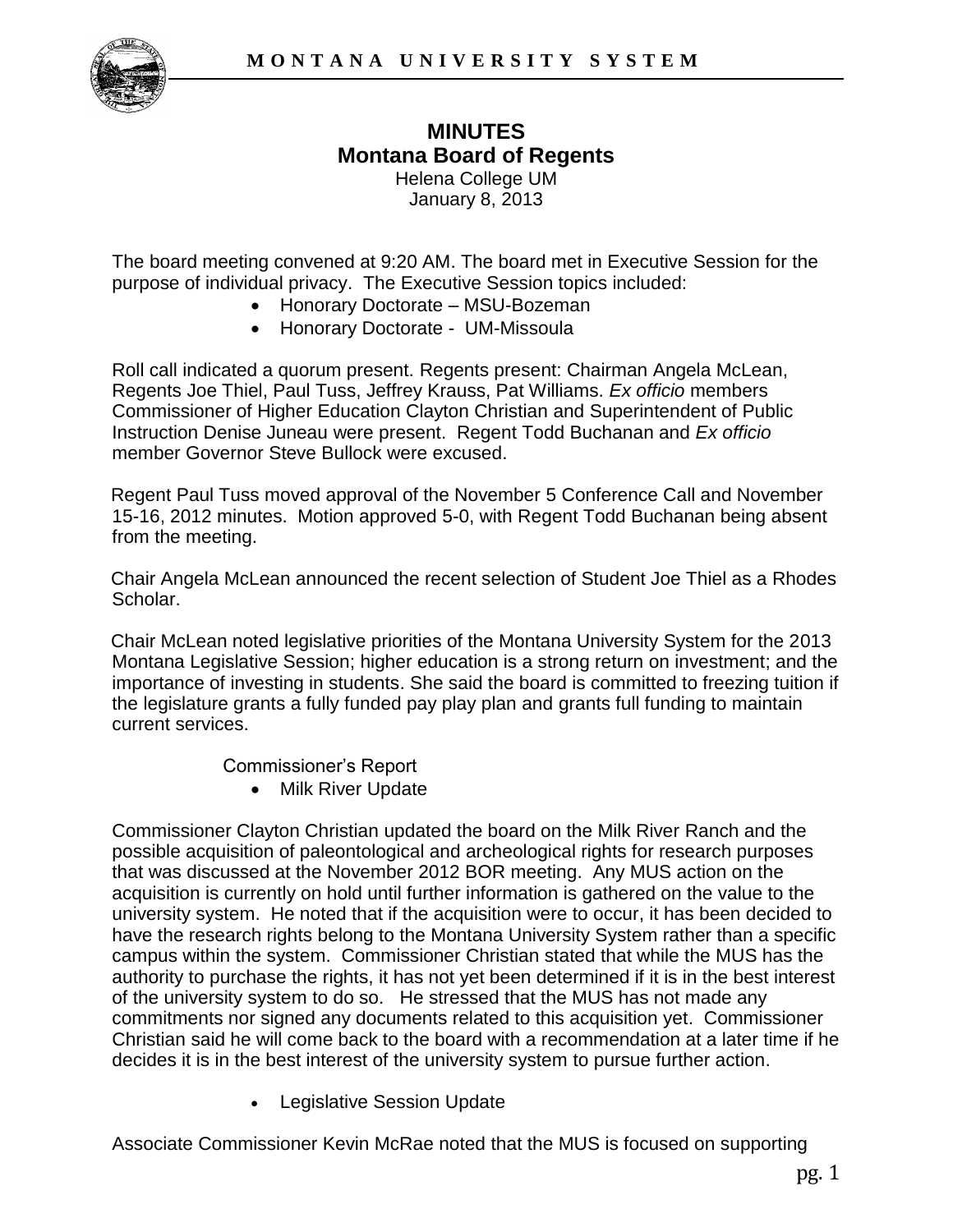

funding for the pay plan and present-law adjustments to continue current services. Full funding of these would make it possible for the board to maintain current tuition levels.

Associate Commissioner McRae noted that the MUS budgets presentations will be held the end of January 2013 and themes will focus on the value of higher education; efficiencies; natural resources and energy; arts, culture, quality of life; business and entrepreneurship; community service and support, food and fiber; and healthcare initiatives.

MUS Data Points: Wall Street Journal Article Response

Associate Commissioner Tyler Trevor responded to a recent Wall Street Journal article that examined the University of Minnesota and public education in general. He noted a number of statements in the article about administrative bloat in higher education and its direct relation to tuition increases. He explained some assertions and data points from the article, accompanied by equivalent data and summary points from the Montana University System. Mr. Trevor stressed that Montana has led the nation in holding down tuition and has long been one of the most efficient higher education systems in the entire country. Mr. Trevor presented individual campus data for each of the ratios addressed in the article. He noted that in Montana, while administrators have increased, they have not increased at nearly the rate that student enrollment has increased.

Commissioner Christian added that much of the tuition cost differences have been attributed to funding switches over the years. In the past, the state covered 80% of college costs, compared to students now having to pay 66% of their education costs and the state covering only 34% of costs.

Commissioner Christian noted funding in the executive budget for providing services for military veterans and in providing consistencies throughout the system for veterans.

Deputy Commissioner Mick Robinson added that the executive budget also includes funding toward a veterinary medicine program, healthcare initiative, and for increasing the number of Montana's WWAMI (Washington, Wyoming, Alaska, Montana and Idaho) medical education slots.

> Office of Public Instructions Legislative Update *Superintendent of Public Instruction Denise Juneau*

Superintendent of Public Instruction Denise Juneau gave a presentation entitled Montana's Public Schools, Our State's Greatest Asset. She discussed: school funding; increasing Montana's high school graduation rate; higher standards for English and math; common core for English and math; improving technology in the classrooms; conducting online assessments and; supporting dual enrollment and concurrent dual enrollment in the schools, which would reimburse school for costs and fees when the students have concurrent enrollment. Superintendent Juneau noted the efforts focused on a seamless system with higher education and supporting higher education funding.

Superintendent Juneau noted legislative priorities for her office include raising the legal dropout age to 18, providing state support to encourage concurrent enrollment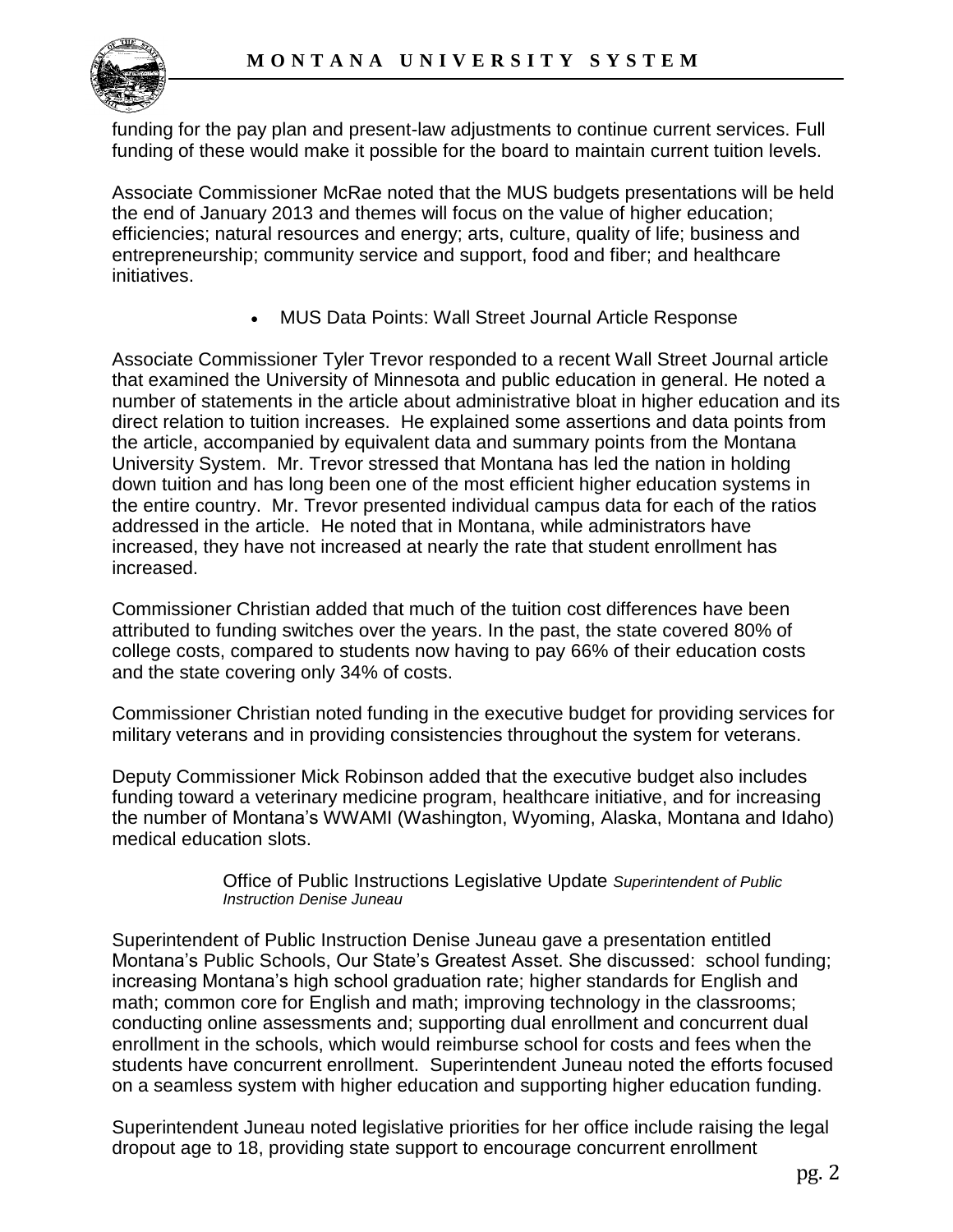

opportunities, and increasing K-12 BASE aid.

## **ACTION**

a. Core Themes; MSU-Billings *ITEM 158-2703-R0113*

Provost Mark Pagano, MSU-Billings, noted that the core themes focus on: cultivating teaching excellence; providing an environment for learning; promoting and engaging in civic responsibility; and enhancing the community.

Regent Tuss moved approval of ITEM 158-2703-R0113. Motion passed 5-0.

b. Adoption of Reimbursement Resolution; MSU-Bozeman *ITEM 158- 2007-R0113*

Terry Leist, MSU-Bozeman Vice President Administration and Finance, explained this item establishes compliance with reimbursement bond regulations in accordance with the IRS codes.

Student Regent Joe Thiel moved approval of ITEM 158-2007-R0113. Motion passed 5- 0.

> c. Authorization to Issue Refunding Revenue Bonds; MSU-Bozeman ITEM 158-2008-R0113

Vice President Terry Leist, MSU-Bozeman, explained this item authorizes MSU-Bozeman and the Commissioner of Higher Education to issue refunding revenue bonds at a fixed interest rate and includes refunding of its variable rate bonds.

Student Regent Thiel moved approval of ITEM 158-2008-R0113. Motion passed 5-0.

d. Operating Agreement Between MSU-Northern and MSU-Northern Foundation; MSU-Northern *ITEM 158-2801-R0113*

Chancellor Jim Limbaugh noted this item seeks approval for MSU-Northern to enter into an operating agreement with the MSU-Northern Foundation.

Regent Tuss moved approval of ITEM 158-2801-R0113. Motion passed 5-0.

e. Operating Agreement Between UM-Missoula and UM-Missoula Foundation; UM-Missoula *ITEM 158-1005-R0113*

President Royce Engstrom noted this authorizes UM-Missoula to enter into a new agreement with the UM Foundation. He noted the agreement does call for a modest increase from the university, as the university moves forward to strengthen outside donor relationships.

Regent Thiel moved approval of ITEM 158-1005-R0113. Motion passed 5-0.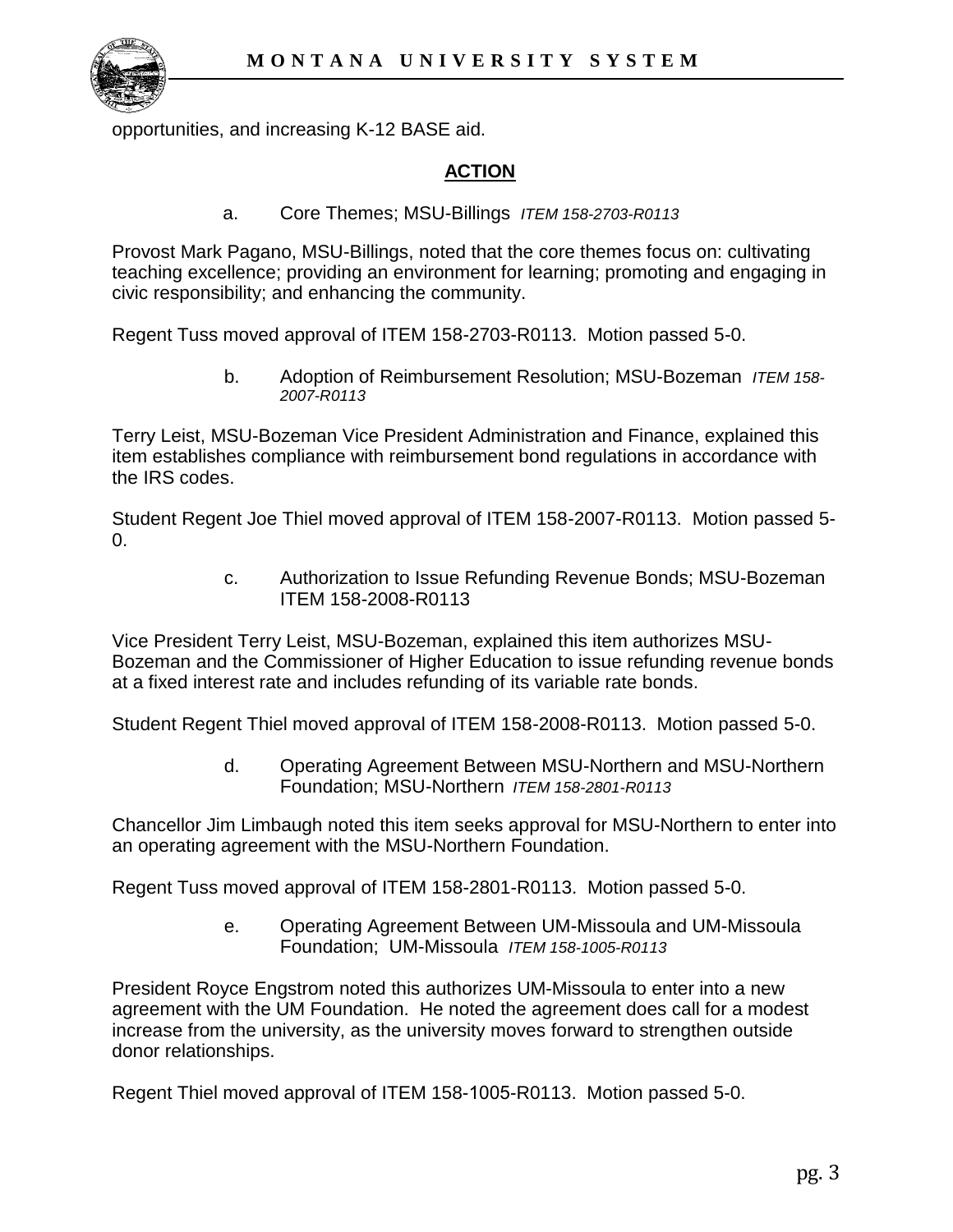

# **CONSENT**

- a. Staff Item; MSU-Bozeman *ITEM 158-2000-R0113*
- b. Staff Item; MSU-Bozeman *ITEM 158-2001-R0113*
- c. Authorization for Vice President for Research and Creative Scholarship; UM-Missoula *ITEM 158-1000-R0113*
- d. Authorization to Execute Lease Between UC Market and The Bookstore; UM-Missoula *ITEM 158-1008-R0113*
- e. Authorization to Enter Into Lease for SpectrUM; UM-Missoula *ITEM 158-1009-R0113*
- f. Authorization to Enter Into Off-Campus Lease for Maureen and Mike Mansfield Center; UM-Missoula *ITEM 158-1010-R0113*
- g. Authorization to Expend Student Computer Technology Fees; Helena College UM *ITEM 158-1902-R0113*
- h. Design New College of Business Building; MSU-Bozeman *ITEM 158-2002-R0113*
- i. Authorization to Amend Intercap Loan for Campus Expansion; FVCC *ITEM 158-301-R0113*

Regent Tuss moved approval of the consent agenda. Motion passed 5-0.

#### **Student Appeals**

Student Appeal #1

Chair McLean noted the two student appeals and explained that the board members have each received the commissioner's decision and the written appeal, with supporting documents, submitted by the student. She explained that the board would address each appeal separately and that the issue before the Board, in each of these, is solely to determine whether to hear these appeals at a later meeting. Chair McLean said the BOR policy does not require the Board to entertain the appeals if the board members are satisfied with the commissioner's review and decision. She stressed the appeals are confidential, therefore, the board could not address these students by name, nor identify the campus involved, nor address the facts or the specific issues at this time.

Chair McLean stressed that the sole issue today is whether any regent believes the issues addressed in the commissioner's decision need further review at the Board level. She clarified that if the board did not wish to hear a specific appeal at the BOR level, it was not necessary to make a motion. A lack of action on the board's part would signify the board's decision not to hear the case.

No motion was made, therefore, the request to entertain the appeal is denied. The commissioner's decision is upheld.

Student Appeal #2

No motion was made by the board. Therefore, the commissioner's decision will be upheld.

## **INFORMATION**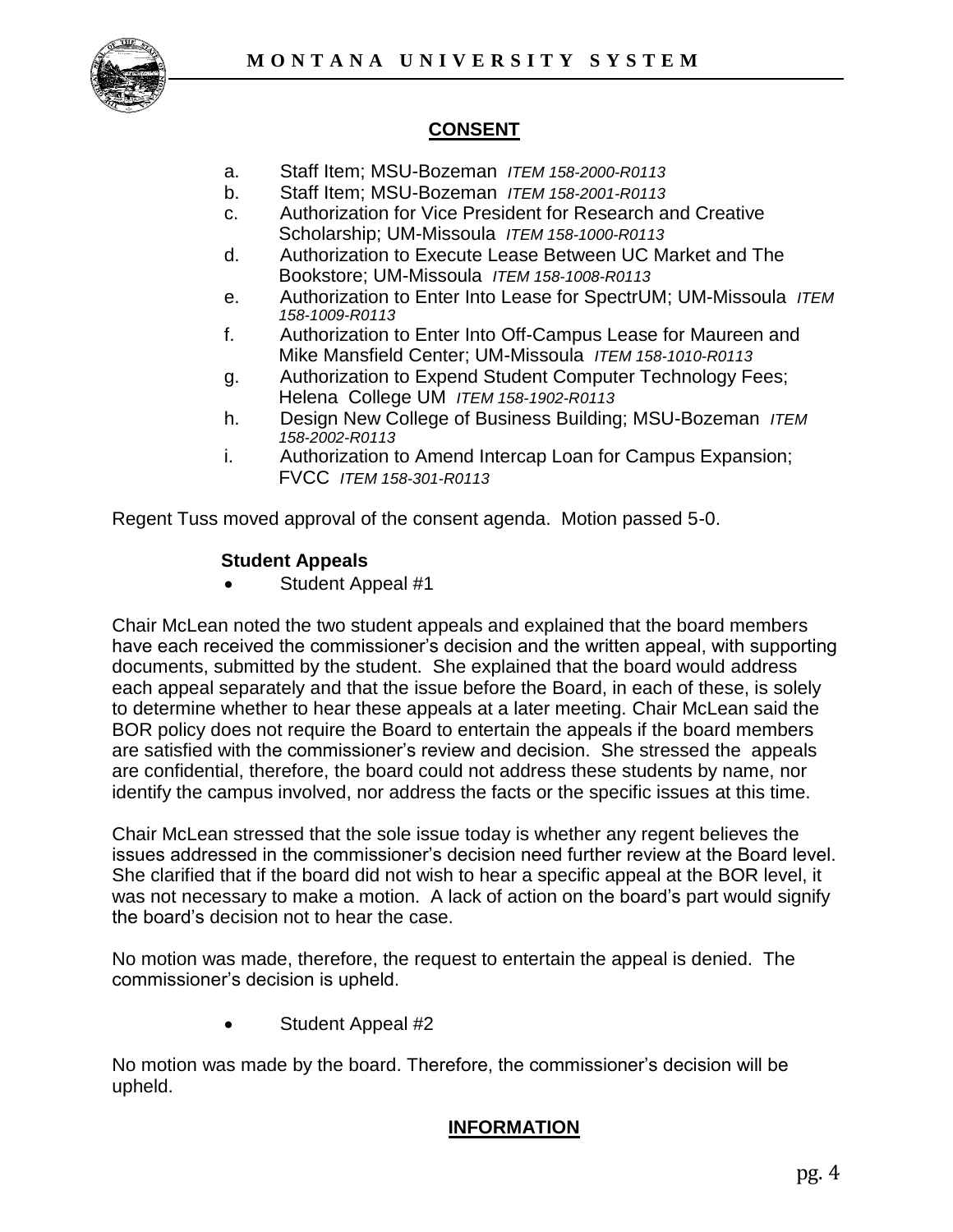

a. Campus Athletic Reports *Athletic Income Details | Student Athlete Information Summary | Financial Aid Summary*

Deputy Commissioner Mick Robinson noted the process for the campus athletic reports. The individual campuses provide information to the commissioner's office pertaining to summaries per sport, including revenues and expenditures. He explained that the data includes athletic income details, student athlete information and a financial aid summary regarding fee waivers and scholarships awarded to student athletes. The information is audited every year as part of the recording requirements. Mr. Robinson clarified that surplus revenue from athletics generally goes back to the athletic designated fund, which is part of the entire university budget, but the funds are designated for university athletics. He noted a portion of every dollar generated from athletic funds is used for the campus general fund and are used for student support.

Vice President Terry Leist said there is a mixture of state appropriations and tuition that make up the campus general fund, which includes coaching and athletic expenses and salaries.

Discussion followed on campus efforts to improve graduation rates of student athletes.

b. Level I Memorandum

Deputy Commissioner Neil Moisey noted that the Level I Memorandums are approved at the commissioner's office and involve minor changes to programs or titles.

c. Level II Memorandum – *for action at March BOR meeting*

Deputy Commissioner Neil Moisey noted that Level II Memorandums involve more substantial changes and will be brought back to the board for action at the March meeting.

> d. Progress Report - Experimental Program to Stimulate Competitive Research (EPSCoR)

Deputy Commissioner Neil Moisey gave a brief update on the Montana EPSCoR which promotes ecosystem research and build the science infrastructure needed. He noted that the EPSCoR program is a five-year \$24 million partnership between the State of Montana and the National Science Foundation which requires a state match of \$4 million.

> e. Policy 401 and 404 Research Reports; MSU-Bozeman and UM-Missoula *| Strategic Plan Goal | MSU 401 Report | UM 401 Report | MSU and UM 404 Report*

Deputy Commissioner Neil Moisey explained that these are research reports made at each January meeting that include information on inventions, patents, and federal research. The attached reports contain federal priorities in which MSU and UM coordinate requests for federal initiatives for their affiliated campuses.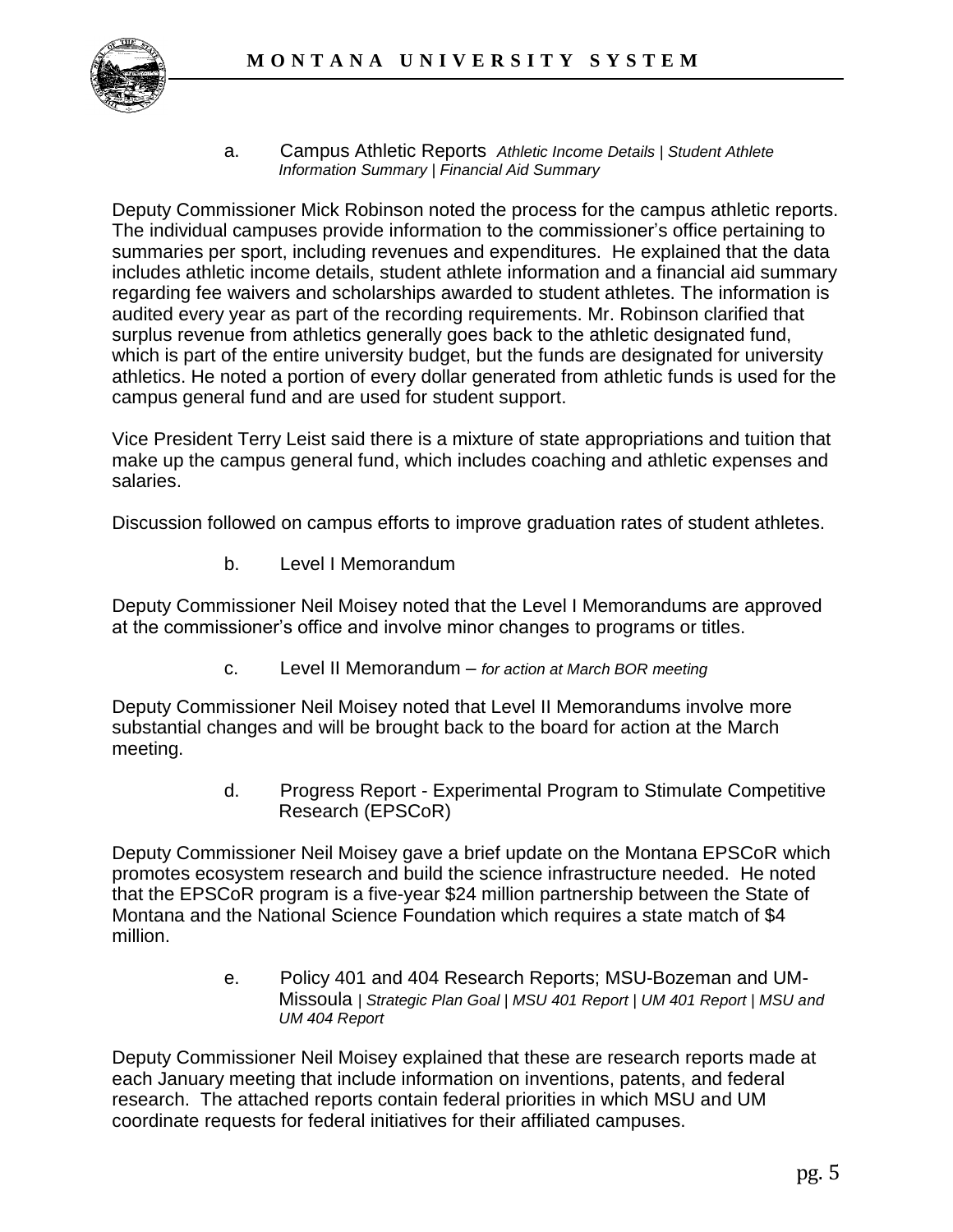

#### f. Strategic Plan – MSU-Billings

There was no discussion on this item.

Final Comprehensive Two-year Mission Expansion Plan Presentation *D. Rosenberg, College Brain Trust, J. Cech*

Deputy Commissioner John Cech noted the mission of two-year education in Montana is to provide a comprehensive, accessible, responsive, and student-centered learning environment that facilitates, supports and enhances communities in Montana.

Dan Rosenberg, College Brain Trust, presented an executive summary on moving the comprehensive mission implementation plans forward for the two-year campuses in Montana. The consulting firm reviewed existing plans, visited colleges, developed and refined initiatives, and assisted the colleges in compiling the final draft plans. Mr. Rosenberg noted that two-year colleges address the needs of a different student population than what would typically enter other campuses. He recommended continuing the planning process on an annual basis, honoring the unique qualities of individual campuses, within a consistent plan framework. He also recommended that the State continue to utilize a standard set of metrics for assessing progress.

Mr. Rosenberg clarified that the initiatives are actions the colleges are proposing to enhance the level of comprehensive mission for their institution. Initiatives fell into the following categories: transfer; workforce development; developmental education; lifelong learning; community development; branding and marketing; and other institutional elements. He noted the initiatives are strategies for change and are focused on student success.

Members of the board discussed how to allocate two-year education funds according to the comprehensive plans.

- Bitterroot College Two-Year Comprehensive Mission Expansion Plan
- City College Two-Year Comprehensive Mission Expansion Plan
- Gallatin College Two-Year Comprehensive Mission Expansion Plan
- Great Falls College Two-Year Comprehensive Mission Expansion Plan
- Helena College Two-Year Comprehensive Mission Expansion Plan
- Highlands College Two-Year Comprehensive Mission Expansion Plan
- Missoula College Two-Year Comprehensive Mission Expansion Plan

## **Public Comment**

 Zach Brown, UM-Missoula student, spoke about the bus service in Missoula and the efforts that are going into options for the purchase of improved buses and cleaner fuels. He also noted a MOU recently signed by UM President, ASUM, and Mayor John Engen about working together in creating a better community.